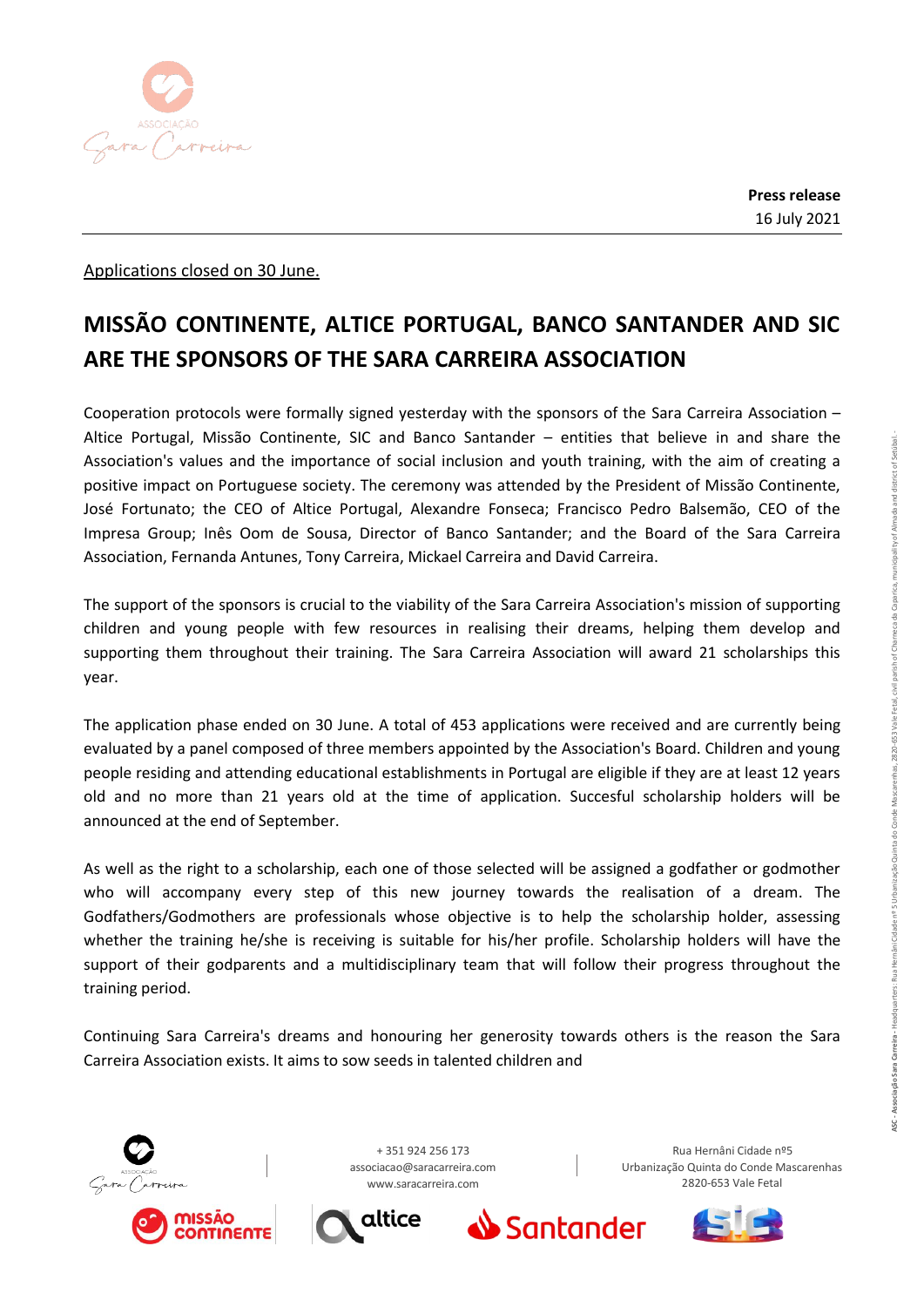ASC - Associata Carreira - Heedquertes: Rua Hernfan (Clade of 9 Urbanizado Onde Mascaenhas, 2820-63 vole Fetal, or (Unidation of Chancea da Caparica, municipality of Amada and district of Setbla).<br>ASC - Associates

Associação Sara Carreira - Headquarters: Rua Hemâni Clade nº 5 Urbaniação Quinta do Conde Mascarenhas, 2820-63 Vale Fetal, civil parish of Chameca da Caparica, municipality of Almada and district of Setúbal

ASC-



young people in need. According to the Carreira family, *"Sara was a young woman who was always present in everyone's lives. She believed in dreams and fought for them with hard work and dedication. The Association will reflect all that she was and will fulfill the dreams of those most in need".*

The Sara Carreira Association aims to provide a future for children and young people who have talent in any area, but who unfortunately experience financial difficulties which mean that they cannot realise their dreams. These are the future candidates that the Sara Carreira Association aims to support through scholarships that will allow them to grow, with hard work and resilience, providing them with the opportunity to overcome, and develop their talent.

For José Fortunato, President of Missão Continente *"Our connection with the Sara Carreira Association is natural and demonstrates how much we value Portuguese young people and children, their talents and how important we consider equal opportunities and diversity to be. We believe that by supporting the training of these young people we will be drivers and play an active role in the development and growth of a more sustainable and positive society. Today, with the signing of this protocol, we are taking another joint step in pursuit of the objectives of this noble Association".*

*"The Sara Carreira Association symbolizes the values with which Altice Portugal is proud to be associated. The fight for equality and for the rights of all, through equal access to training, knowledge, accessibility and technology, are part of Altice Portugal's DNA. As citizens and companies, it is our duty to contribute to the promotion of equal opportunities, especially for the generations that will shape the identity of our country in the coming decades."* Alexandre Fonseca, CEO of Altice Portugal.

According to Inês Oom de Sousa*, "Santander's support for the Sara Carreira Association is part of our social responsibility policy, which is one of the pillars of our work and which aims to contribute to the development and well-being of the community and to promoting a culture of inclusion and equality. We consider Teaching and Knowledge a driving force for the development of society and, therefore, we are already committed to being a leading partner of ASC in the field of education, capitalizing on our knowledge in scholarship programmes, in our network of partnerships and supporting the creation and implementation of the Sara Carreira Scholarship".*

*"SIC welcomes this partnership with the Sara Carreira Association with pride and responsibility. We believe, as a family business that is governed by principles such as mutual aid, integrity and excellence, that we have an obligation to promote and develop solidarity initiatives that focus on equal opportunities such as those that guide the objectives of this Association. It is also our duty, as a media group, to provide a platform to discuss the main social challenges faced by our country, and aim to ensure a fairer and more sustainable future for all generations",* says Francisco Pedro Balsemão, CEO at Impresa.



+ 351 924 256 173 [associacao@saracarreira.com](mailto:asssociacao@saracarreira.com) [www.saracarreira.com](http://www.saracarreira.com/)

Rua Hernâni Cidade nº5 Urbanização Quinta do Conde Mascarenhas 2820-653 Vale Fetal